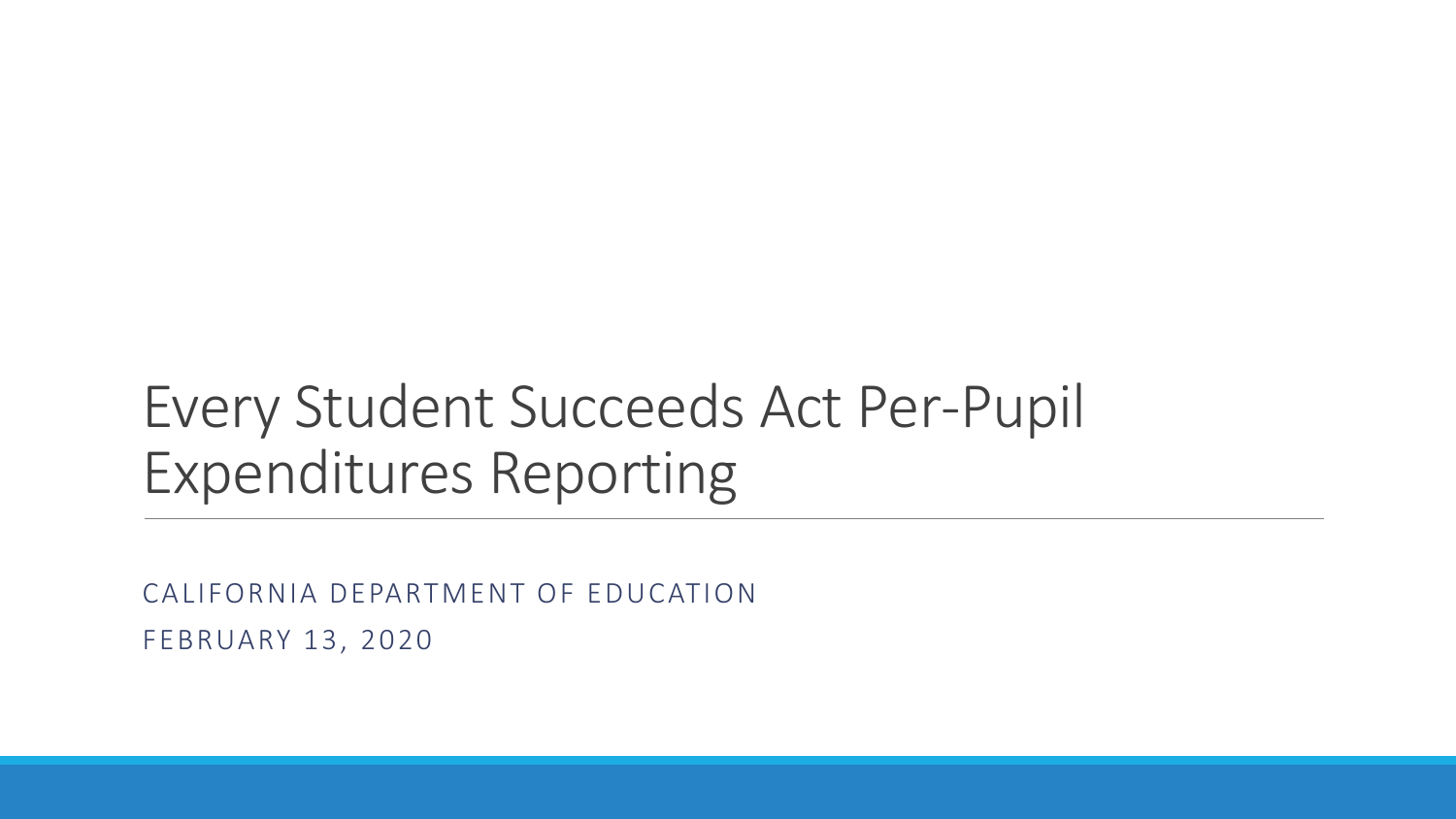Every Student Succeeds Act (ESSA) Per Pupil Expenditures (PPE) Reporting Update (1)

The law specific to per-pupil expenditures for State report cards:

Section  $1111(h)(1)(C)(x)$ 

#### (1) **ANNUAL STATE REPORT CARD**

(C) MINIMUM REQUIREMENTS…

(x) The per-pupil expenditures of Federal, State, and local funds, including actual personnel expenditures and actual nonpersonnel expenditures of Federal, State, and local funds, disaggregated by source of funds, for each local educational agency and each school in the State for the preceding fiscal year.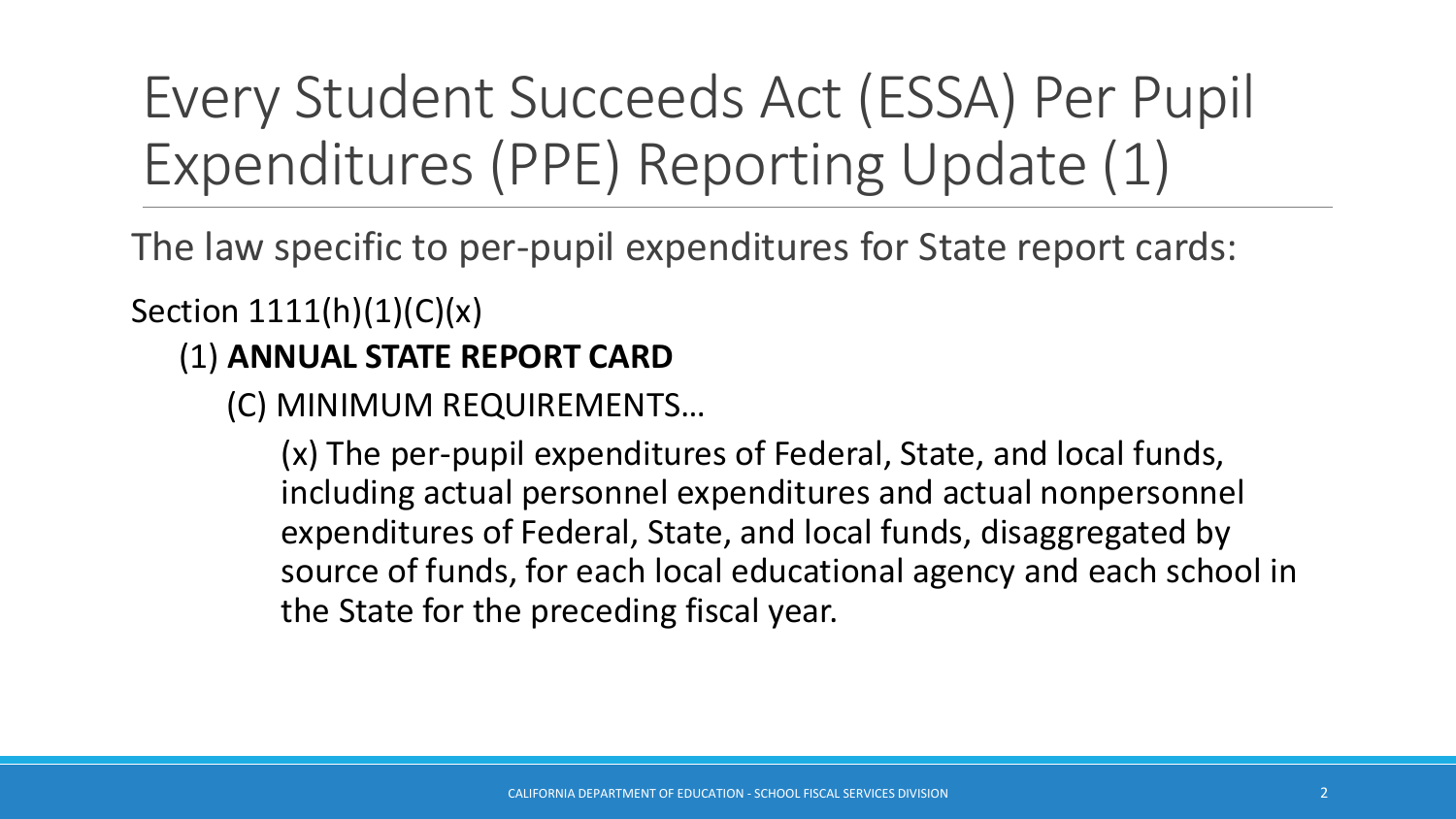Every Student Succeeds Act (ESSA) Per Pupil Expenditures (PPE) Reporting Update (2)

The law specific to per-pupil expenditures for LEAs:

Section 1111(h)(2)(C)

#### (2) **ANNUAL LOCAL EDUCATIONAL AGENCY REPORT CARD**

(C) MINIMUM REQUIREMENTS.—The State educational agency shall ensure that each local educational agency collects appropriate data and includes in the local educational agency's annual report the information described in paragraph (1)(C), disaggregated in the same manner as required under such paragraph, except for clause (xii) of such paragraph, as applied to the local educational agency and each school served by the local educational agency...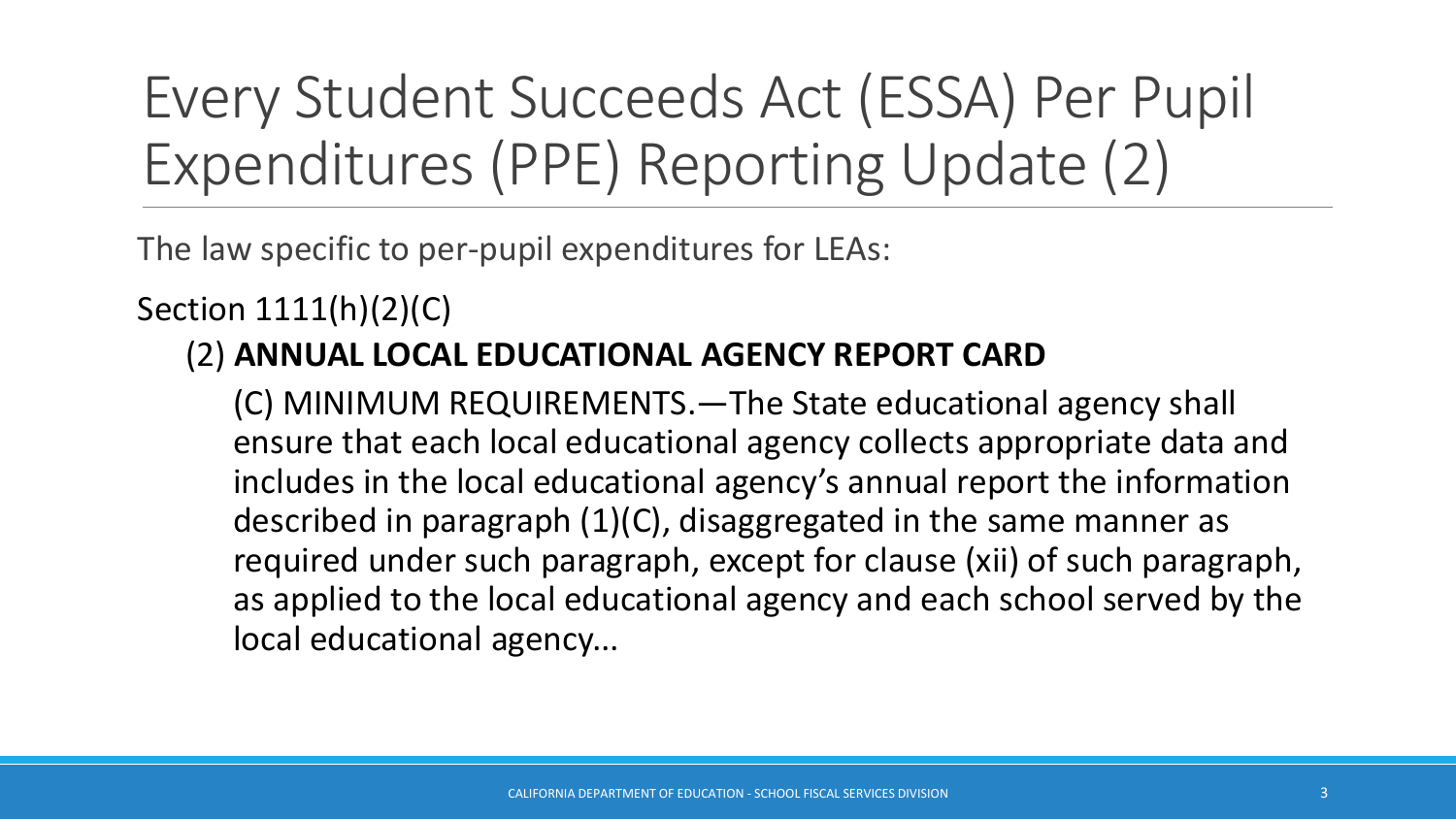#### Every Student Succeeds Act (ESSA) Per Pupil Expenditures (PPE) Reporting Update (3)

Final non-regulatory guidance was recently provided by the ED.

- <https://www2.ed.gov/policy/elsec/leg/essa/report-card-guidance-final.pdf>
- The non-regulatory guidance clarified the PPE reporting requirements under ESSA:
	- **There is no required methodology for calculating PPE, i.e., LEAs have flexibility** in determining the methodology.
	- **There is no requirement to alter local financial systems or for states to collect** a greater detailed level of data (e.g., school-level).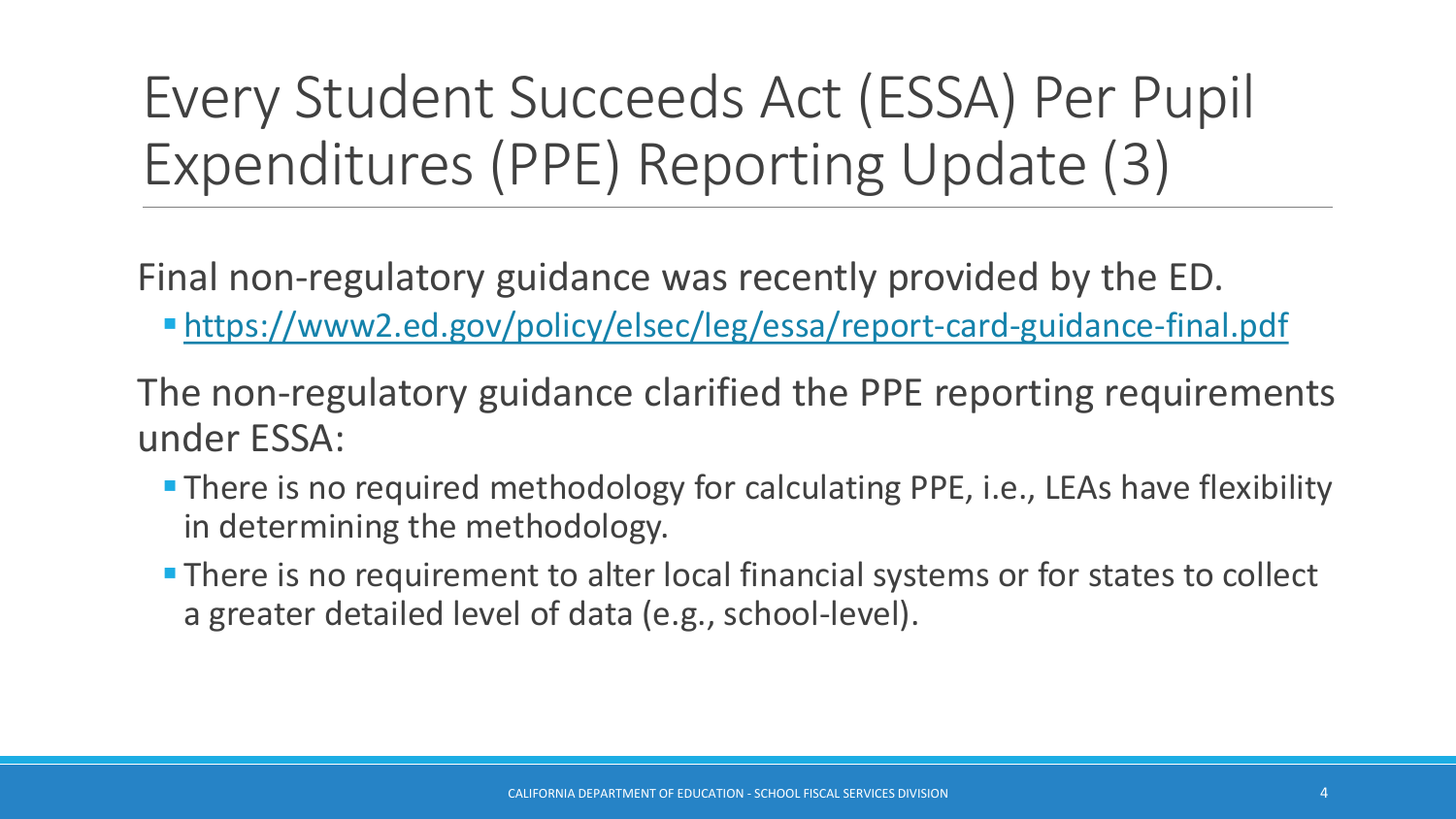### ESSA PPE - CDE Guidance

CDE issued a letter on August 1, 2018.

**Intres://www.cde.ca.gov/fg/ac/co/essappeltr.asp** 

Intended to provide information and guidance to assist LEAs with meeting the PPE reporting requirement.

- Calculation guidelines: included and excluded expenditures, expenditures tracked at the school-level versus LEA-level, student counts
- **Reporting and presenting the data**
- **Preparation considerations**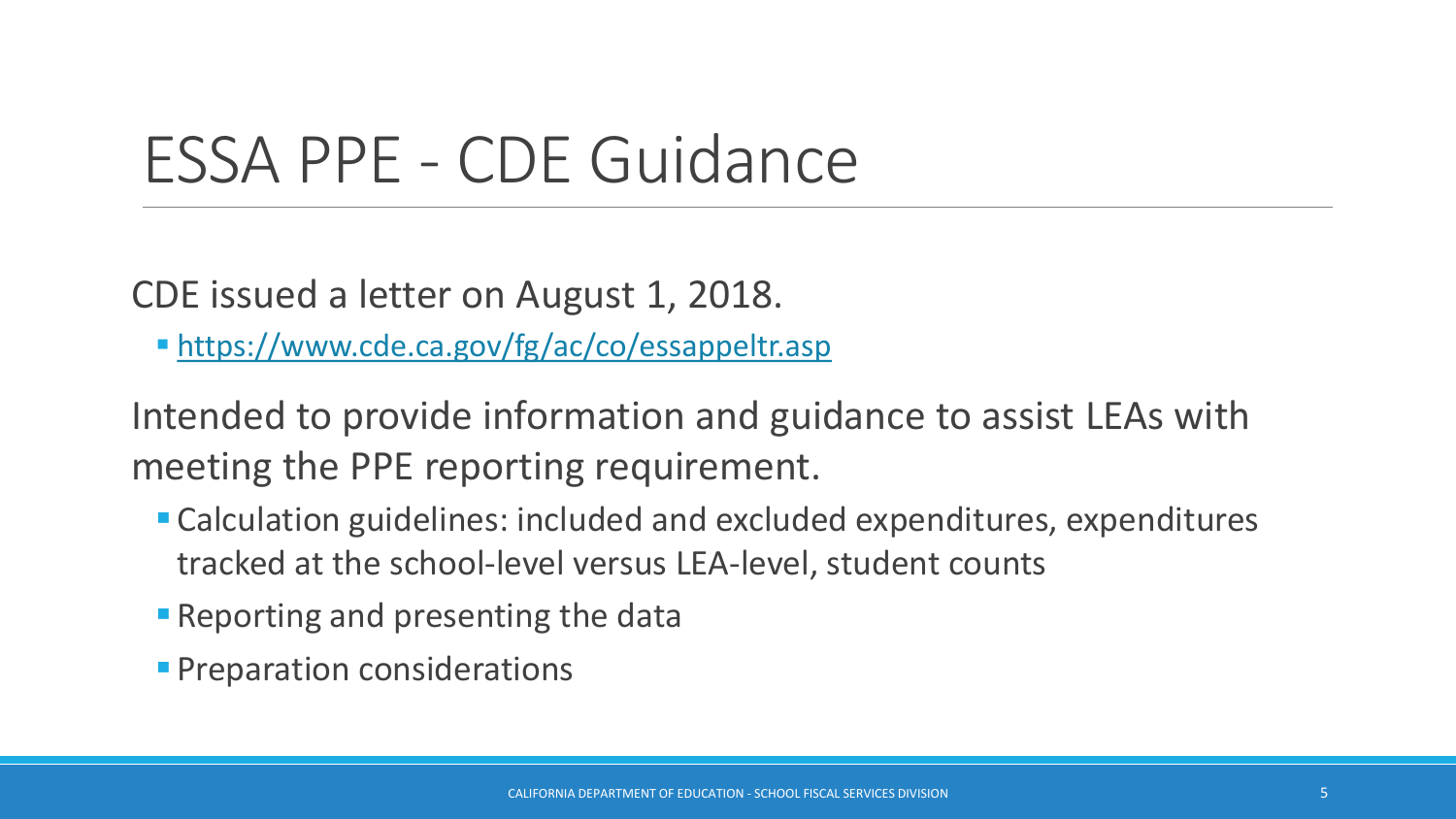## ESSA PPE Calculation (1)

**School-Level Expenditures (Federal + State/Local) plus School Share of Central-Level Expenditures (Federal + State/Local) divided by Student Count**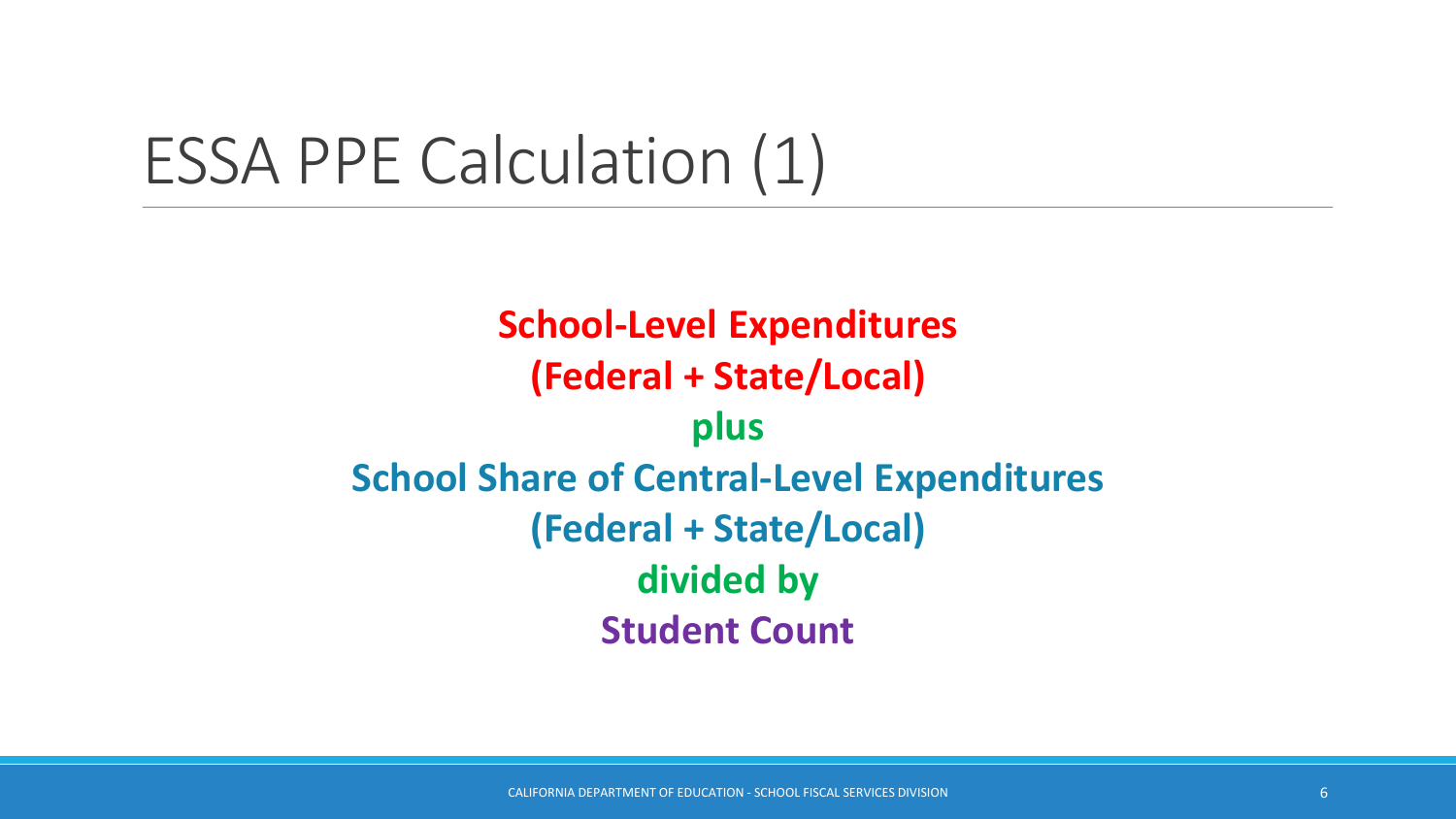# ESSA PPE Calculation (2)

Included Expenditures

- **The ESEA requires that per-pupil expenditure calculations include actual personnel** and nonpersonnel expenditures of all federal, state, and local funds disaggregated by source of funds.
- The following activities could be included as current expenditures:
	- **<u>■ Instruction</u>**
	- **Exercise 1 Instructional and Student Support Services**
	- School and General Administration
	- **Plant Operations and Maintenance**
	- Student Transportation
	- Food Services
	- **Enterprise Operations**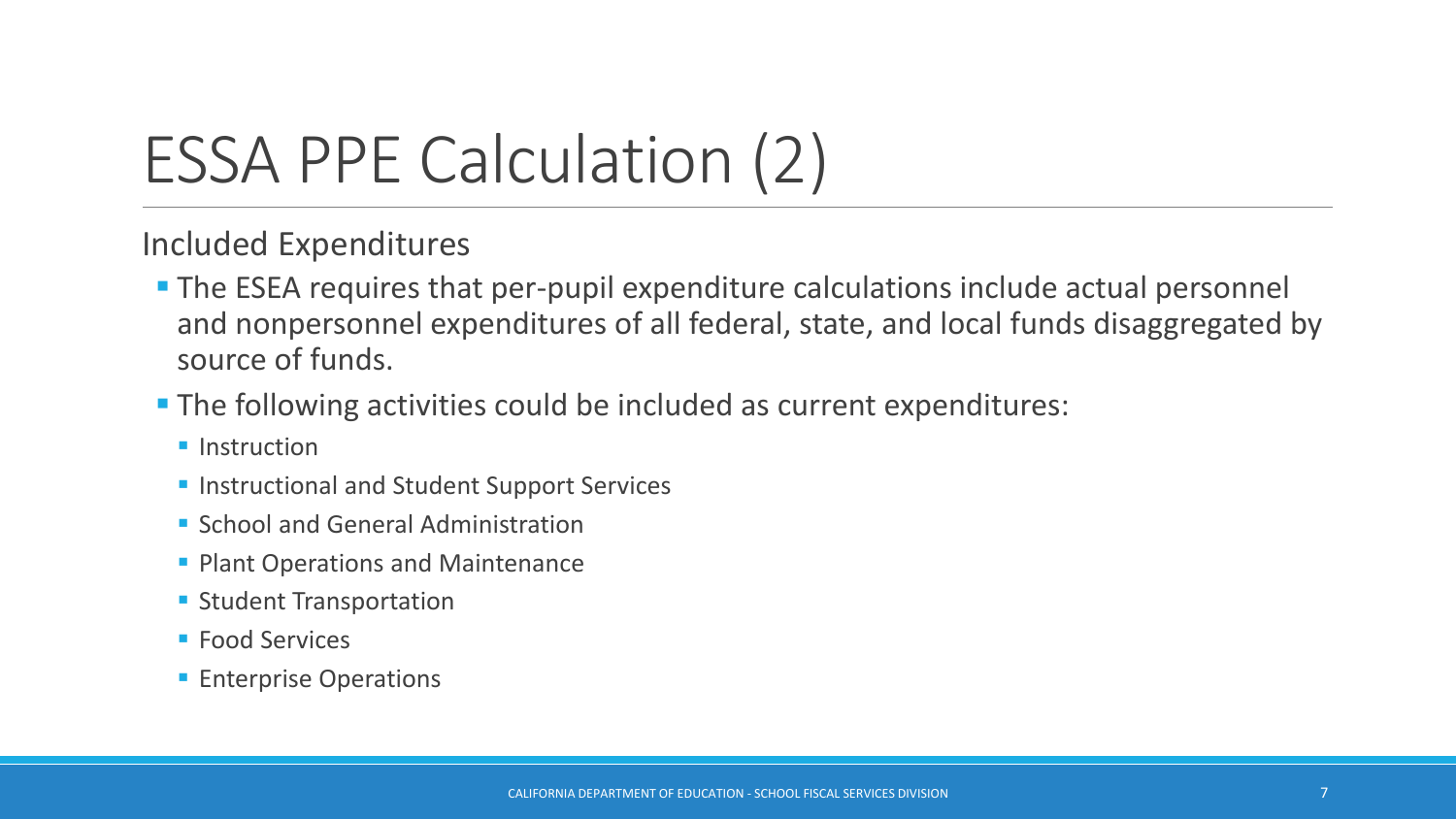# ESSA PPE Calculation (3)

#### Excluded Expenditures

- The following expenditures do not meet the definition of K-12 current expenditures:
	- Debt Service (Function 9100, Object 74XX)
	- Capital Outlays (Function 8500; Object 6XXX)
	- Community Services (Goal 8100, Function 5000)
	- Adult Education (Fund 11; Goal 4XXX)
	- Payments to private schools
	- **Payments to other LEAs**
	- **Payments to charter schools outside the LEA**
	- County Services to Districts (Goal 8600)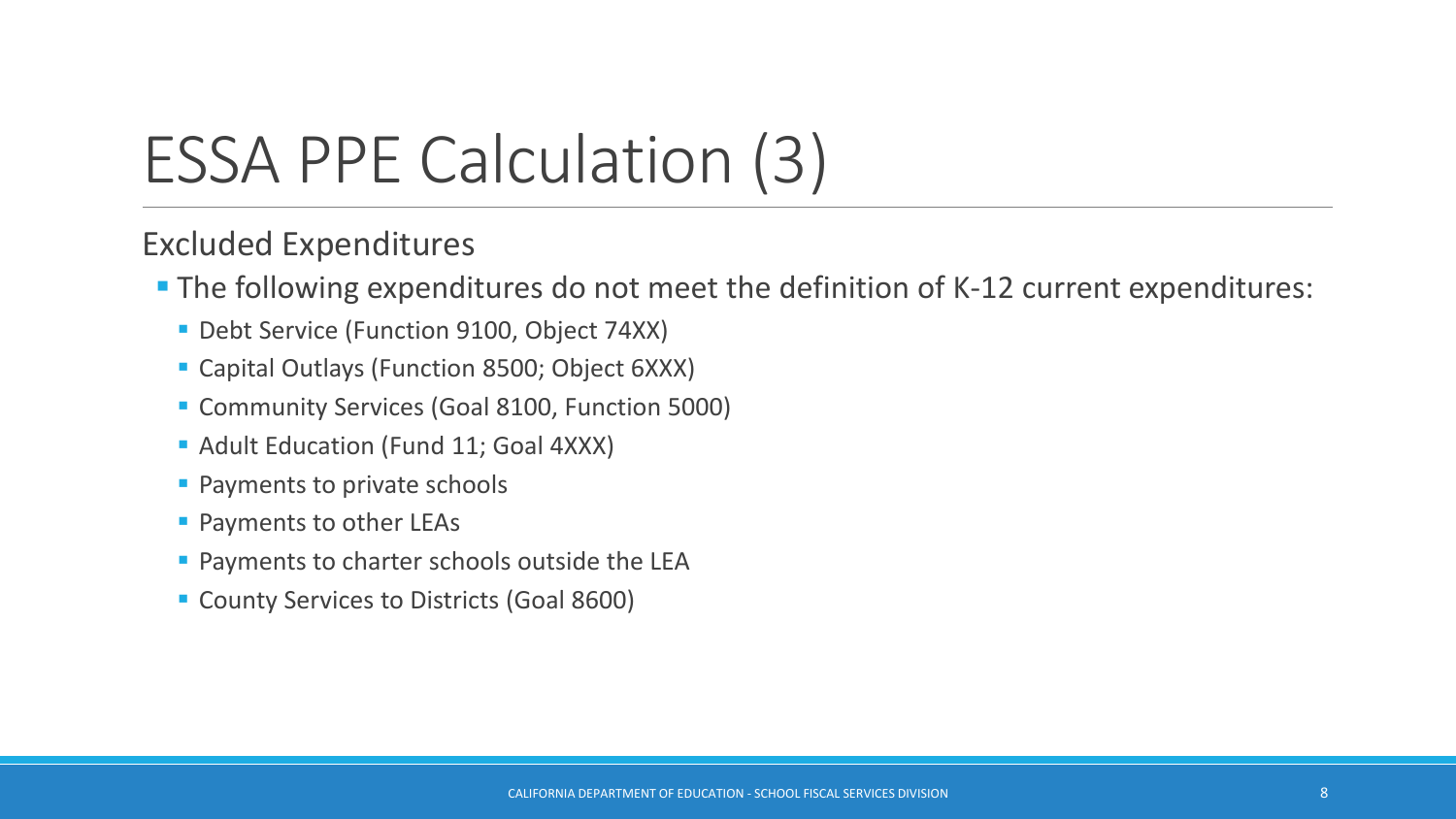# School-level vs. Central Expenditures

School-Level Reporting

■ Contain actual personnel and non-personnel expenditures that are identified to a specific school site (e.g., teacher salaries and benefits, site discretionary – non personnel expenditures).

Central-Level Reporting

- **EXPENCE Actual personnel and non-personnel expenditures that could not be identified to a particular** school-site.
- Examples of these activities could include:
	- Pupil Transportation
	- Food Services
	- Plant Operations and Maintenance
	- Instructional and Student Support Services
	- General Administration (e.g., Superintendent's Office, Board Services, Fiscal Services)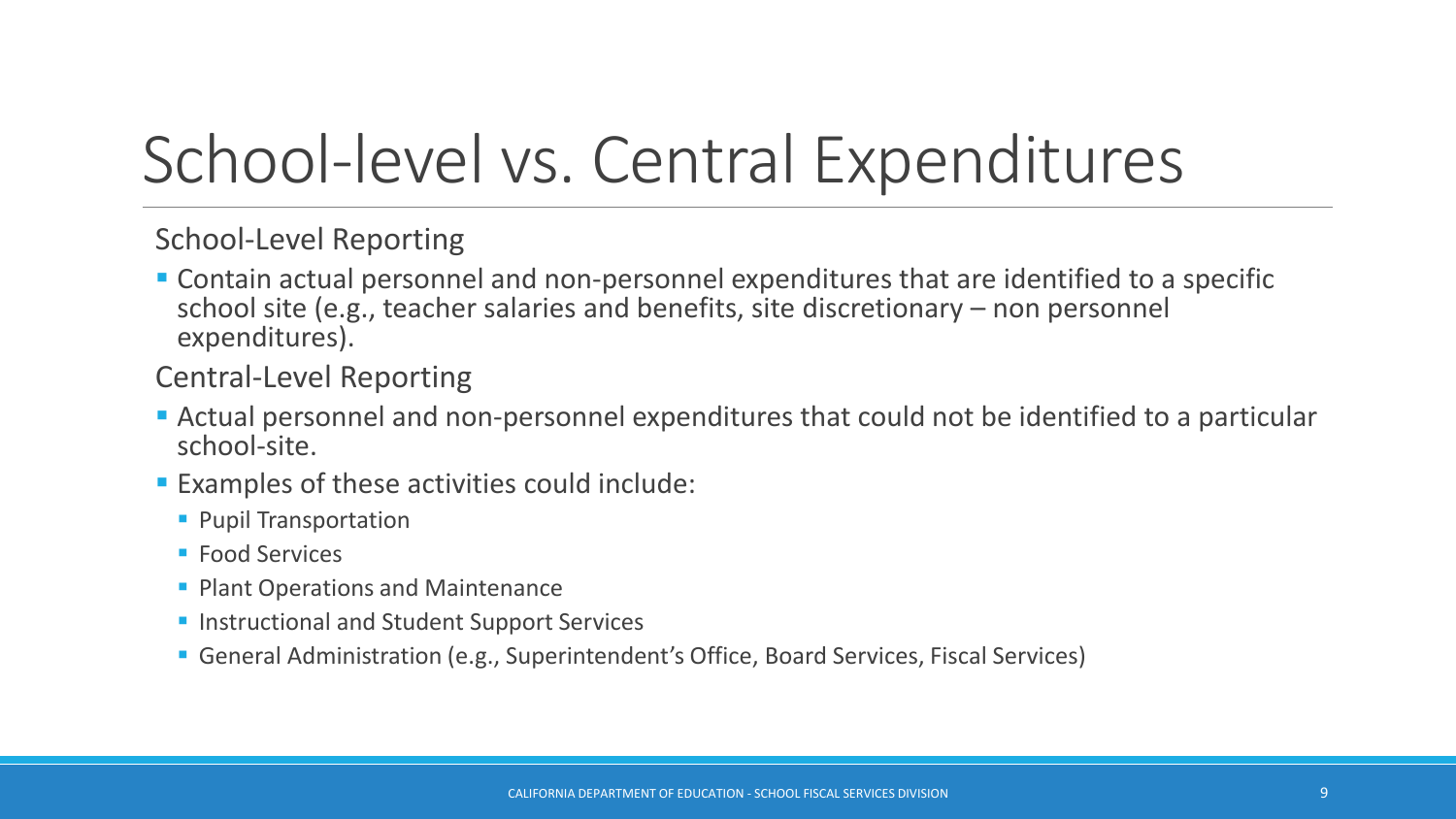# Allocation of Central-Level Expenditures

Central-level expenditures may be allocated to each school based on metrics deemed appropriate for each type of expenditure. Examples include:

- **E** Number of students served in the school (e.g., for the superintendents salary)
- The percentage of time allocated by LEA personnel to each school (e.g., for staff who serve multiple schools)
- Square footage (e.g., for utility costs)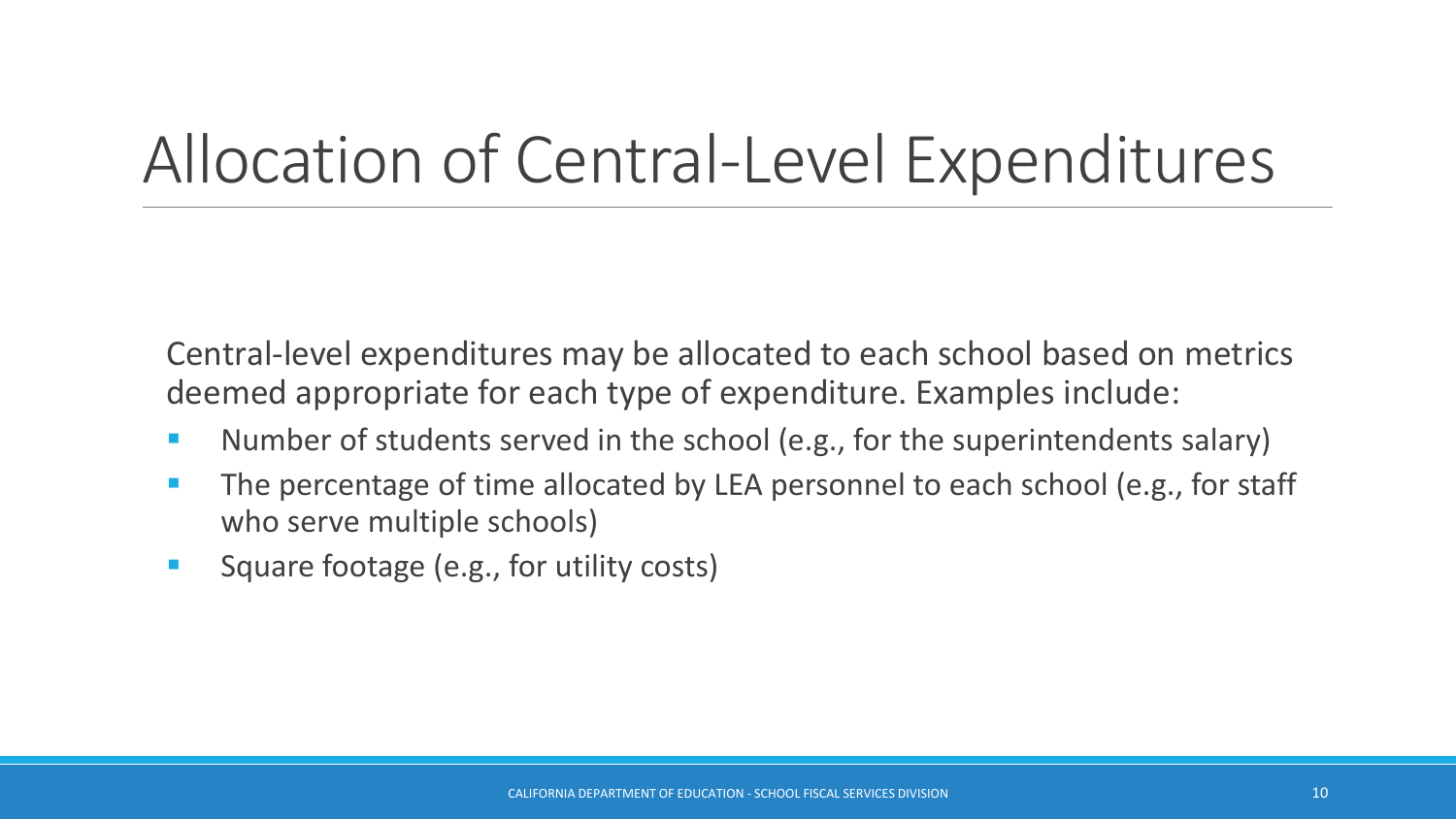### Student Count

The CDE recommends using enrollment as the student count.

LEAs have the discretion to determine a student count procedure.

The CDE will display the CALPADS Fall 1 Submission enrollment figure for each school.

LEAs need to be consistent with which student count procedure will be utilized each year.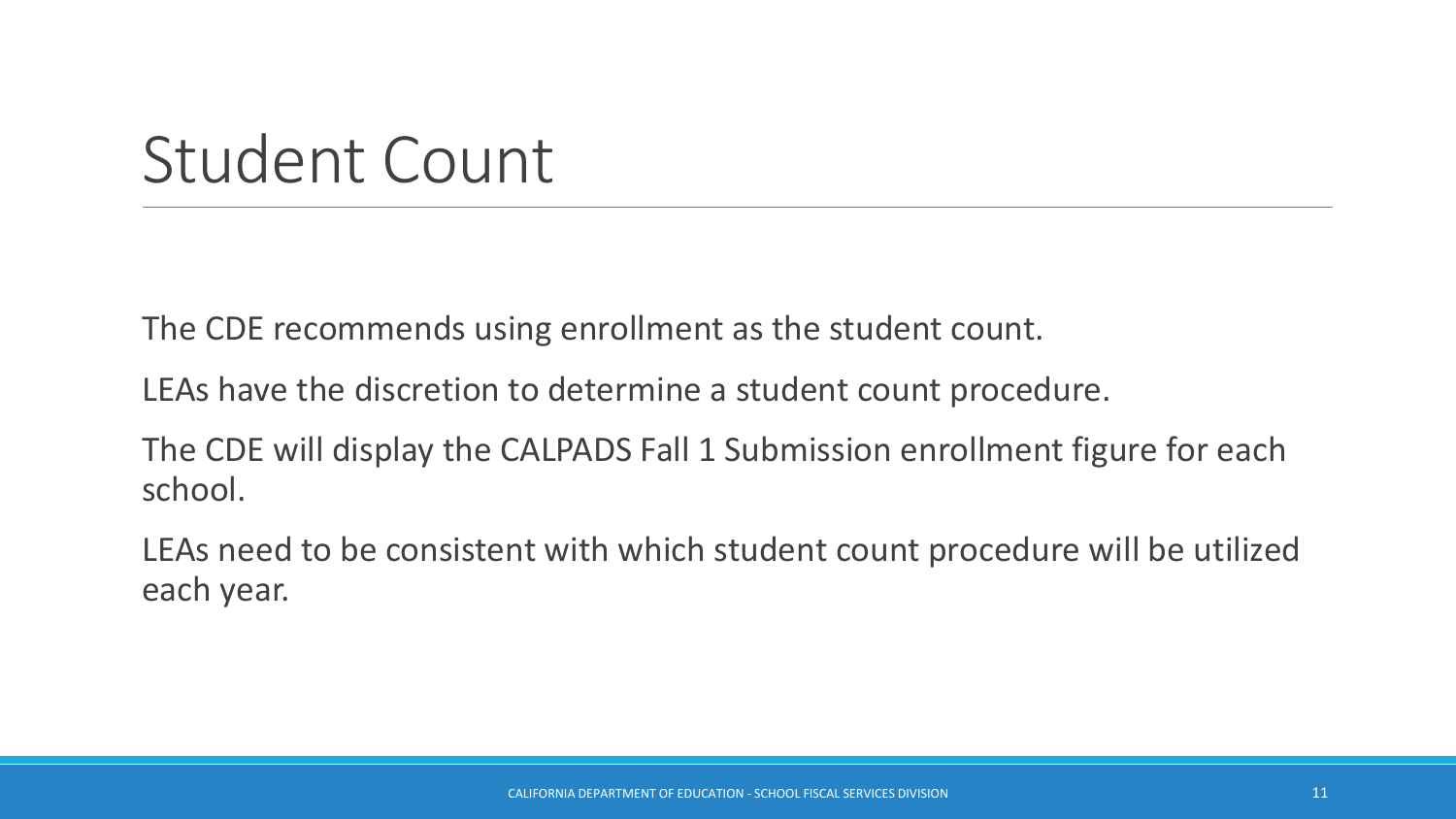# What type of elements will be reported?

| <b>School Level Expenditures</b> | <b>School A</b> | <b>School B</b> |
|----------------------------------|-----------------|-----------------|
| A. Federal                       | \$456           | \$209           |
| B. State and Local               | \$6,111         | \$4,756         |
| C. School-level Total            | \$6,567         | \$4,965         |

| <b>School Share of Central Expenditures</b> | <b>School A</b> | <b>School B</b> |
|---------------------------------------------|-----------------|-----------------|
| D. Federal                                  | \$161           | \$161           |
| <b>State and Local</b><br>E.                | \$5,378         | \$5,378         |
| F. School Share of Central Total            | \$5,539         | \$5,539         |
| G. Total School Expenditures $(C + F)$      | \$12,106        | \$10,504        |
| H. Student Count                            | 250             | 450             |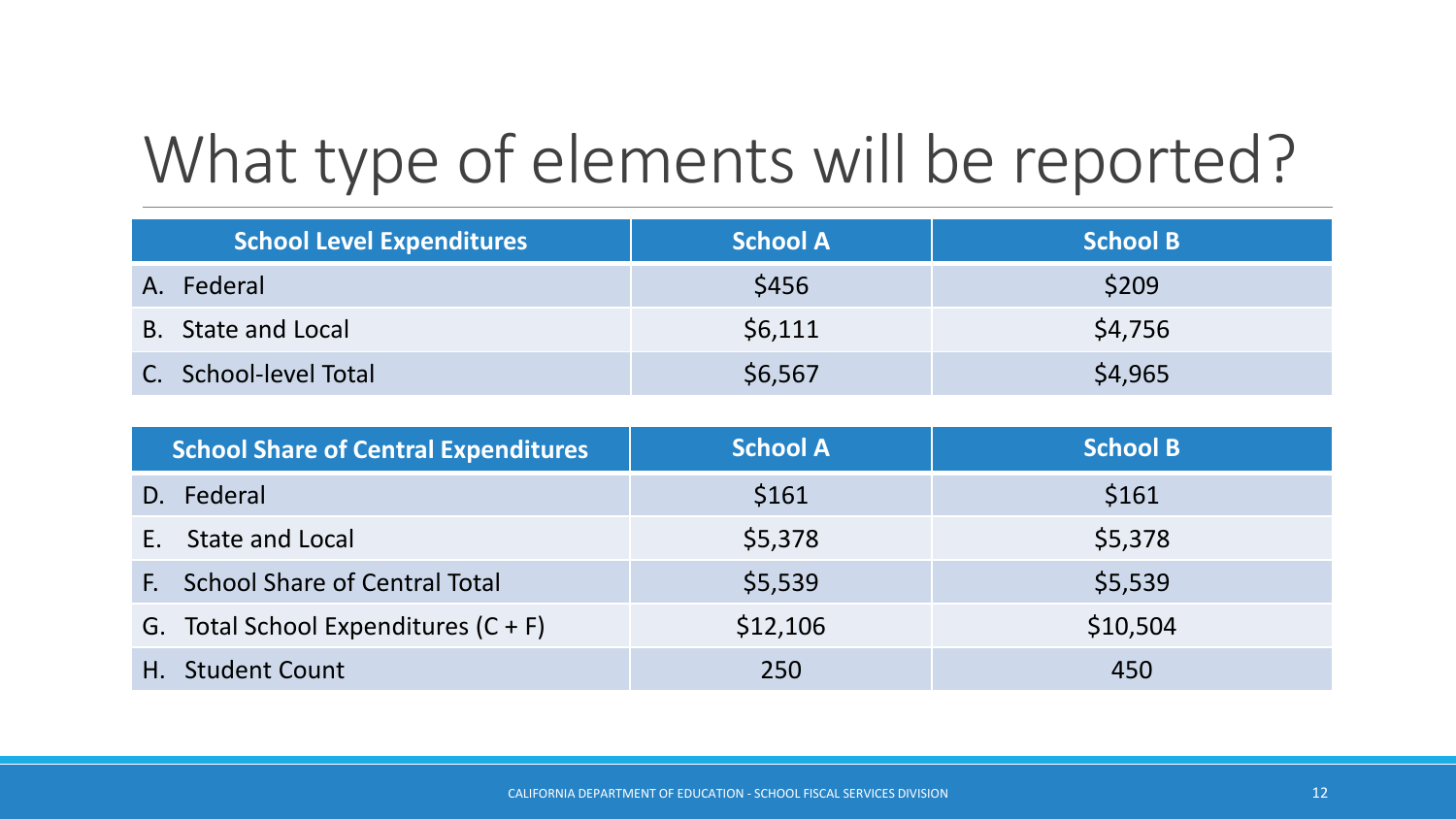## Where will the PPE data be reported?

The data is anticipated to be reported as part of the Local Accountability Report Card (LARC).

▪ <https://www.cde.ca.gov/ta/ac/le/>

Per pupil expenditure data is expected to be published no later than June 30, 2020.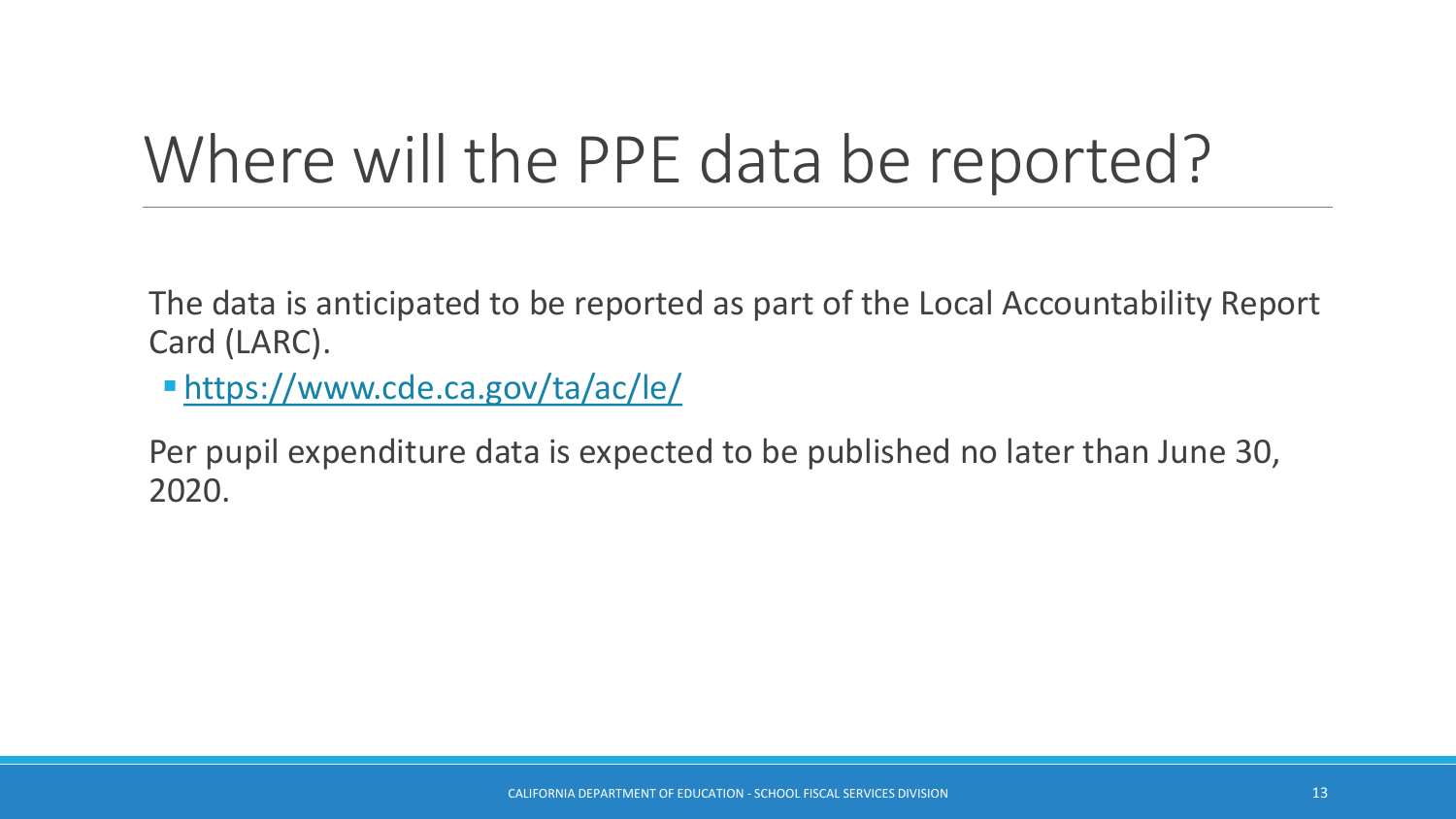#### How will the PPE data be collected?

Data will be collected through a web application.

Access codes were provided to the Superintendent listed within the California School Directory for each LEA, and to the Administrator listed within the California School Directory for each direct-funded charter school.

Amounts can be hand-keyed or prepared in Excel and imported in a CSV (comma delimited) format.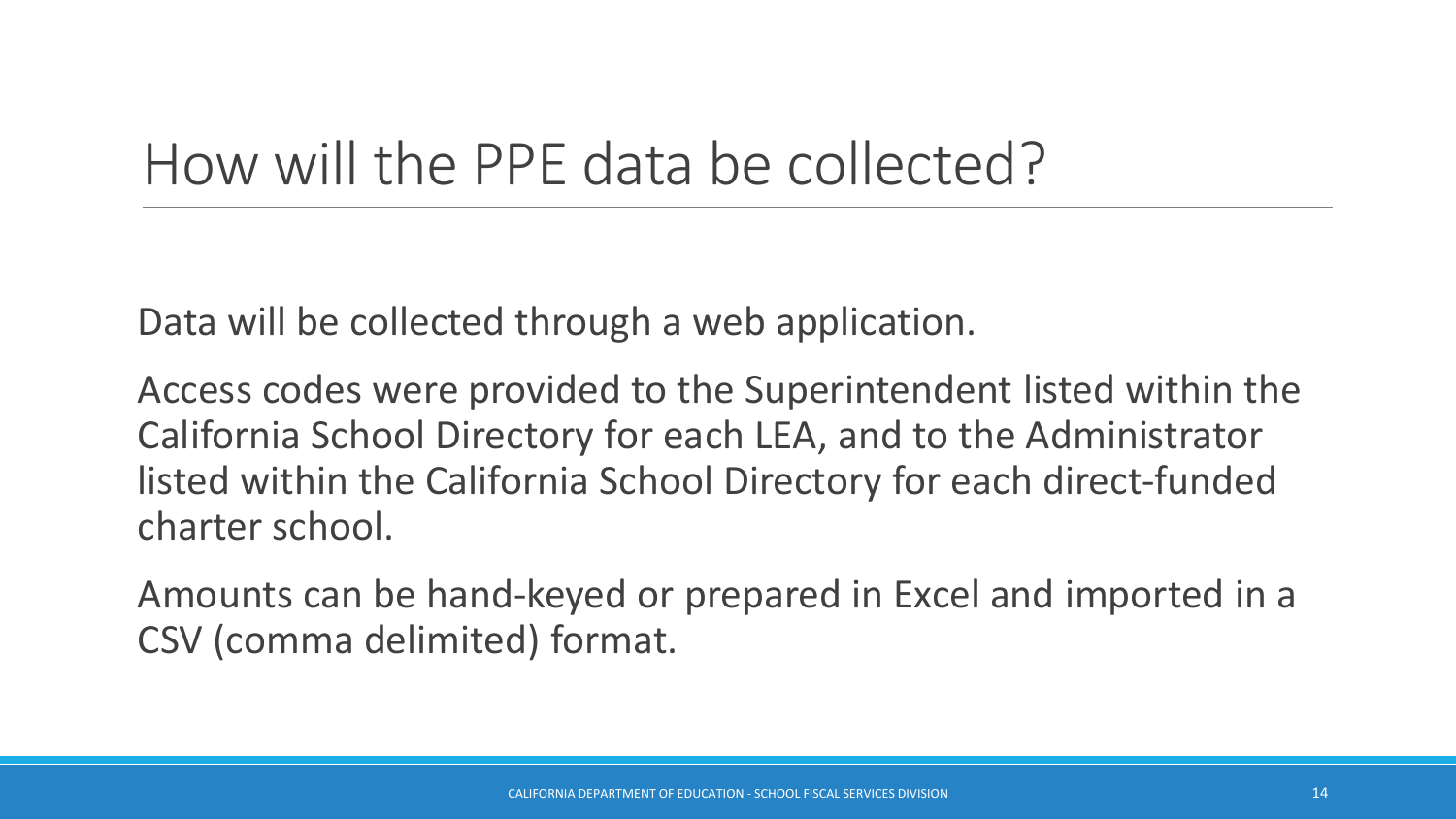# Frequently Asked Questions

**1. Do we include preschool expenditures, including amounts reported in the Child Development Fund (12)?**

At this time, the CDE does not collect enrollment for preschool and child development activities. Therefore, an LEA would have the flexibility to include or exclude preschool and child development expenditures from their calculation.

#### **2. How do we determine cafeteria expenditures that are federal versus state and local? Since reimbursement funding for both all comes in under one resource code.**

In this situation, the CDE recommends to account for these types of expenditures as local expenditures.

#### **3. Do we include special education expenditures? If so, would we include all funding sources?**

Yes, special education expenditures from all funding sources would be included in the per-pupil expenditure calculation.

#### **4. For this reporting period, do we use fiscal year 2017-18, or fiscal year 2018-19 data?**

For this reporting period, please use fiscal year 2018-19 data.